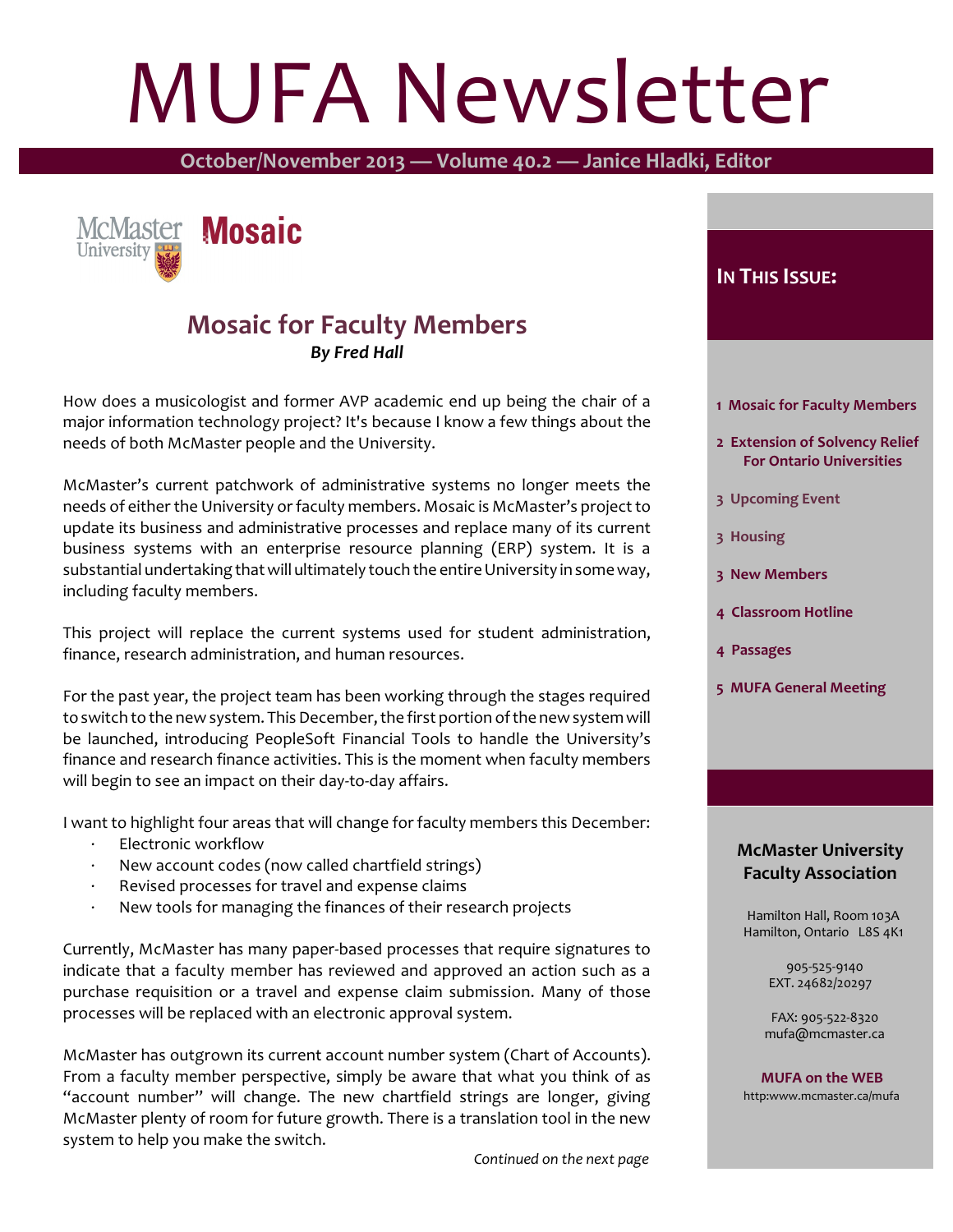Whether your research takes you to Katmandu for field work or to Edmonton for a conference, at the end you're submitting a travel and expense claim. This process has been substantially overhauled. Key process changes include a shift to paying expenses as they are incurred, a focus on the McMaster Diners Club MasterCard as the preferred way to pay for travel and expenses, and the need to scan and electronically attach receipts. Please read the recent McMaster Daily News Article for a more detailed explanation. **<http://bit.ly/MacTravelChanges>**

I wish they'd told me in grad school that the joy of being a researcher would always be tempered by the hassle of managing research funding. The new PeopleSoft research finance toolswill give researchers up-to-date information about their projects and funding and provide them with several new tools and reports. This includes a new "portal" that provides a streamlined interface with frequently used tasks and information for researchers. The project team has worked with a focus group of principal investigators to develop tools that meet researcher needs. There will be information sessions in the new year to introduce researchers to the new functionality.

These four points are perhaps the biggest impacts faculty members will notice during this first portion of the project. For a more comprehensive look at how Mosaic will impact faculty members please refer to our recent briefing paper "Mosaic: an introduction for faculty members."

**[http://www.mcmaster.ca/mosaic/documents/mosaic\\_f](http://www.mcmaster.ca/mosaic/documents/mosaic_for_faculty.pdf) [or\\_faculty.pdf](http://www.mcmaster.ca/mosaic/documents/mosaic_for_faculty.pdf)**

#### **Extension of solvency relief for Ontario Universities announced**

On October 23rd, the Government of Ontario announced that it was giving universities and other broader public sector pensions plans an additional three years of help to put their pension plans on a sustainable track.

Without this regulatory measure, a number of universities would have been required to put large amounts of additional money into their plans beginning in early 2014. The additional three years gives faculty associations and their membership much-needed breathing room as they work to address their pension challenges.

OCUFA had lobbied the government to provide some short term additional relief to the universities facing serious pension pressures. The Council of Ontario Universities (COU) was also active in advocating for extended solvency relief.

It is OCUFA's assessment that additional short-term relief of the kind provided in this regulation will not put pension benefits at risk. The continuation of historically low interest rates is putting unanticipated pressure on plans across the province, and this relief helps mitigate the impact of this circumstance. OCUFA and faculty associations across Ontario are currently working on pensions solutions that will ensure all faculty members receive good pensions, at a fair price, through plans that are stable and sustainable.

#### *Published with OCUFA's permission*

Many thanks to **Marshall Beier** (Political Science) for agreeing to represent MUFA on the President's Advisory Committee on Building an Inclusive Community, and to our new MUFA Council Representative: **Konstantinos Apostolou** (School of Engineering Technology)

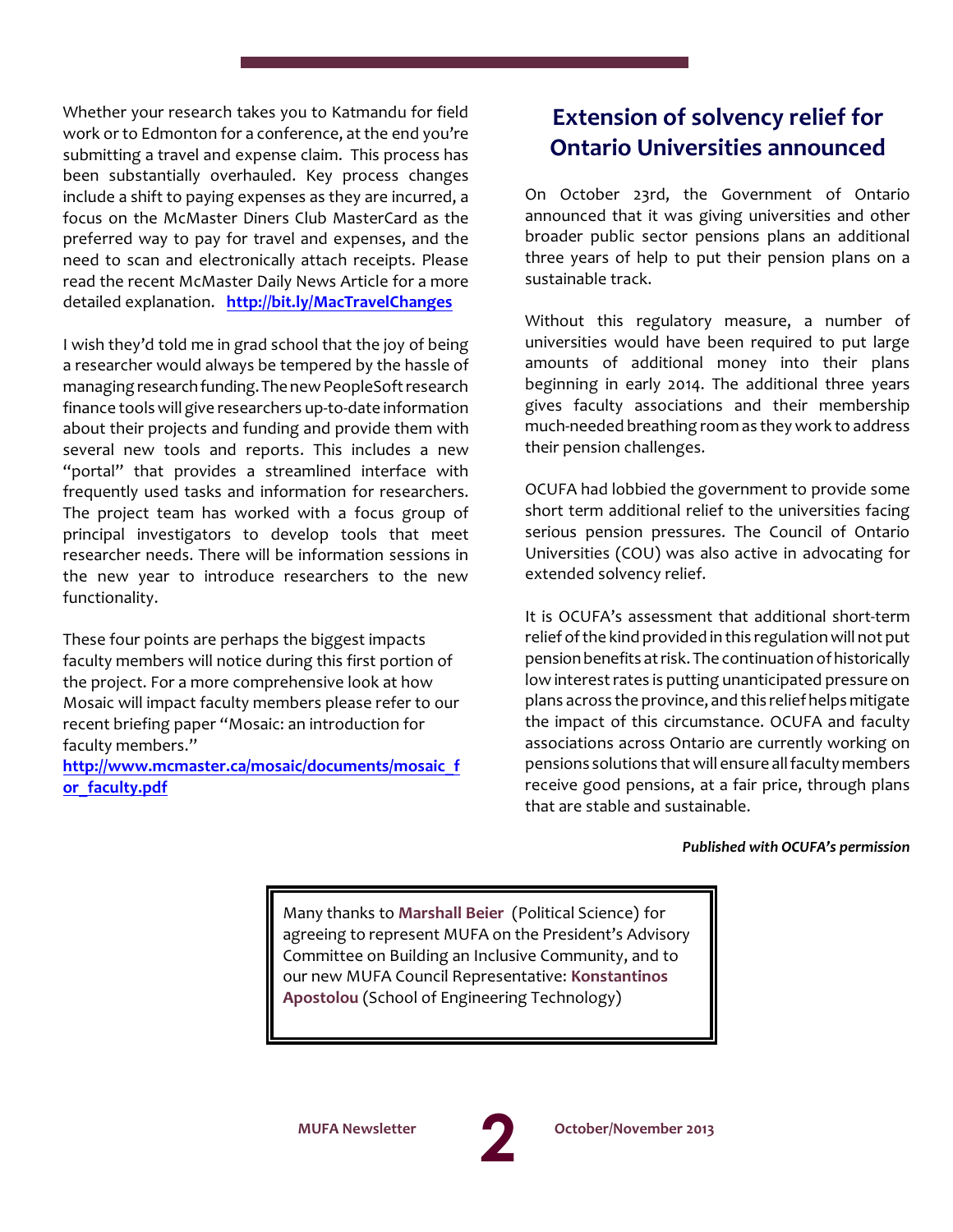### **Upcoming Event!**

#### **Open Forum Discussion**

"Please join President Patrick Deane and Provost David Wilkinson for an Open Forum discussion on Monday, November 25 from 2:30-4:00 p.m. in the Council Room (GH 111). Next year McMaster will be required to enter into a Strategic Mandate Agreement with the provincial government which will outline the vision, objectives and priorities forthe University.This session will provide an opportunity forfaculty and staff to hear from the President and Provost about the government's process, what this means for Ontario's universities and colleges, and engage in a discussion about McMaster's priorities, long-term goals, and position within the sector."

**Homewood Human Solutions** is McMaster University's Employee & Family Assistance Program provider. Their services are available 24/7 and are free to employees and their families. Homewood Human Solutions provides counseling, work-life and health coaching, health risk assessments, and much more. For more information, visit the Homewood Human Solutions website at **[www.homewoodhumansolutions.ca](http://www.homewoodhumansolutions.ca)**, or call their toll free number: 1-800-663-1142.



# **Housing**

**For Rent:** Beautiful home on 8 **acres, North Burlington - Walkers Line.** This is a truly unique home, located on 8 beautiful acres on the Niagra Escarpment and Bruce Trail. The subtle landscaping cleverly

blends with the natural environment. The house is designed to take full advantage of the huge vista looking North, East and South, with windows allaround. The house has a European flair with cherry wood floors, custom cabinetry, stone double sided fireplace, heated floors, solid wood doors and much more. The kitchen is totally equipped with top-of-the-line appliances and is open to the spacious breakfast room. Although open plan, there are solid pocket doors so that many of the rooms could be contained. Don't miss the unique granite sink in the powder room, the wine cellar in the lower level and the pizza oven on the outside wall off the kitchen. This is an elegant home, full of whimsy and charm. \$5,500/monthly. Contact Nancy Gossling, Broker, Royal LePage, 905-845-4267 or by email at: **[nancy@gosslingkennedy.com](mailto:nancy@gosslingkennedy.com)**

For photos and complete details please visit mls listing: **[http://www.realtor.ca/PropertyDetails.aspx?Property](http://www.realtor.ca/PropertyDetails.aspx?PropertyID=13581724&PidKey=925864862) [ID=13581724&PidKey=925864862](http://www.realtor.ca/PropertyDetails.aspx?PropertyID=13581724&PidKey=925864862)**

### **Welcome New Members**

**Kathryn Grandfield,** Materials Science **Nagham Mohammand,** Math & Status **Frances Tuer,** Human Resources & Management **Li Xi**, Chemical Engineering

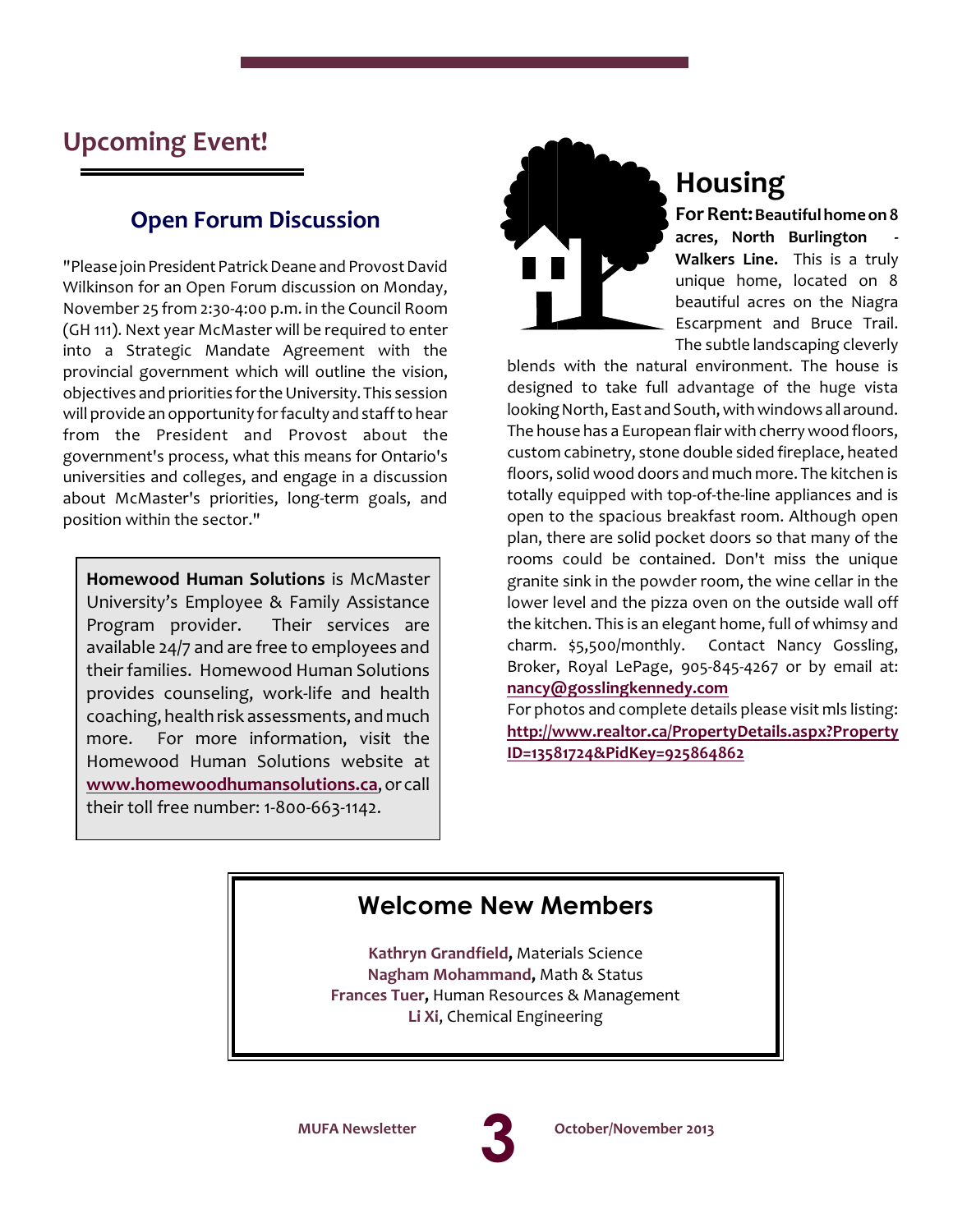This Newsletter is published monthly between September and May by the Faculty Association at McMasterUniversity. TheAssociation's Executivefor 2013/14 is composed of the following members:

| President                | Graeme Luke        |
|--------------------------|--------------------|
| Vice-President           | Rafael Kleiman     |
| Past-President           | Martin Dooley      |
| Academic Affairs         | Qiyin Fang         |
| Human Rights             | Nancy Carter       |
| Membership               | Michelle MacDonald |
| <b>OCUFA Director</b>    | Rafael Kleiman     |
| Pension                  | Martin Horn        |
| <b>Public Relations</b>  | Janice Hladki      |
| Remuneration             | Nicholas Kevlahan  |
| <b>Special Enquiries</b> | Michelle Dion      |
| & Grievances             |                    |
| Tenure/Permanence        | Joe Rose           |
|                          | Petra Rethman      |
| Treasurer                | Lilian Chan        |

Executive Director Mara Giannotti Administrative Assistant Kelly McCaughey Returning Officer Matheus Grasselli

Opinions expressed in this Newsletter are those of the authors and do not represent the views of the Association or of its Executive unless so specified. Anyonewishingtocontributeto theMUFA *Newsletter* is invited to send submissions to the Faculty Association Office (HH-103A, e-mail: mufa@mcmaster.ca, ext. 24682/20297). Deadlines are the 15th of each month. All submissions will be published at the discretion of the Editor.

Current and past issues of the MUFA *Newsletter* are posted on the MUFA website (**[www.mcmaster.ca/mufa](http://www.mcmaster.ca/mufa/)**).

## **Classroom Hotline**

Instructors should call extension **23073** forissues such as replenishment of chalk or erasers, damaged seats/tablets, no lighting, etc.

#### Email: **[clerks@ppims.serivces.mcmaster.ca](mailto:clerks@ppims.serivces.mcmaster.ca)**

Website: Submit a work request thru the Facility Services AiM Work Management system via **<http://aappsrvr.mcmaster.ca/facilityservices/>** Automatic work status updates are provided when an email address is entered into the request.

For scheduling issues or disconnects between class size and classroom capacity, call the Registrar's Office, at ext. 24453 or **[bookings@mcmaster.ca](mailto:bookings@mcmaster.ca)**

The Hotline is answered Monday to Friday, 8:30 a.m. to 4:30 p.m. Leave a message on the voice mail as a Customer Service Clerk may be assisting another Customer. Calls outside of these hours will be answered on the next business day. Immediate classroom emergencies that occur afer 4:30 p.m. - such as no heat, locked classroom, broken water pipes should be reported to Security at ext. 24281.

**Passages Orville Edwin Hileman,** Chemisty, September 4, 2013 **Samuel Ajzenstat,** Philosophy, September 26, 2013